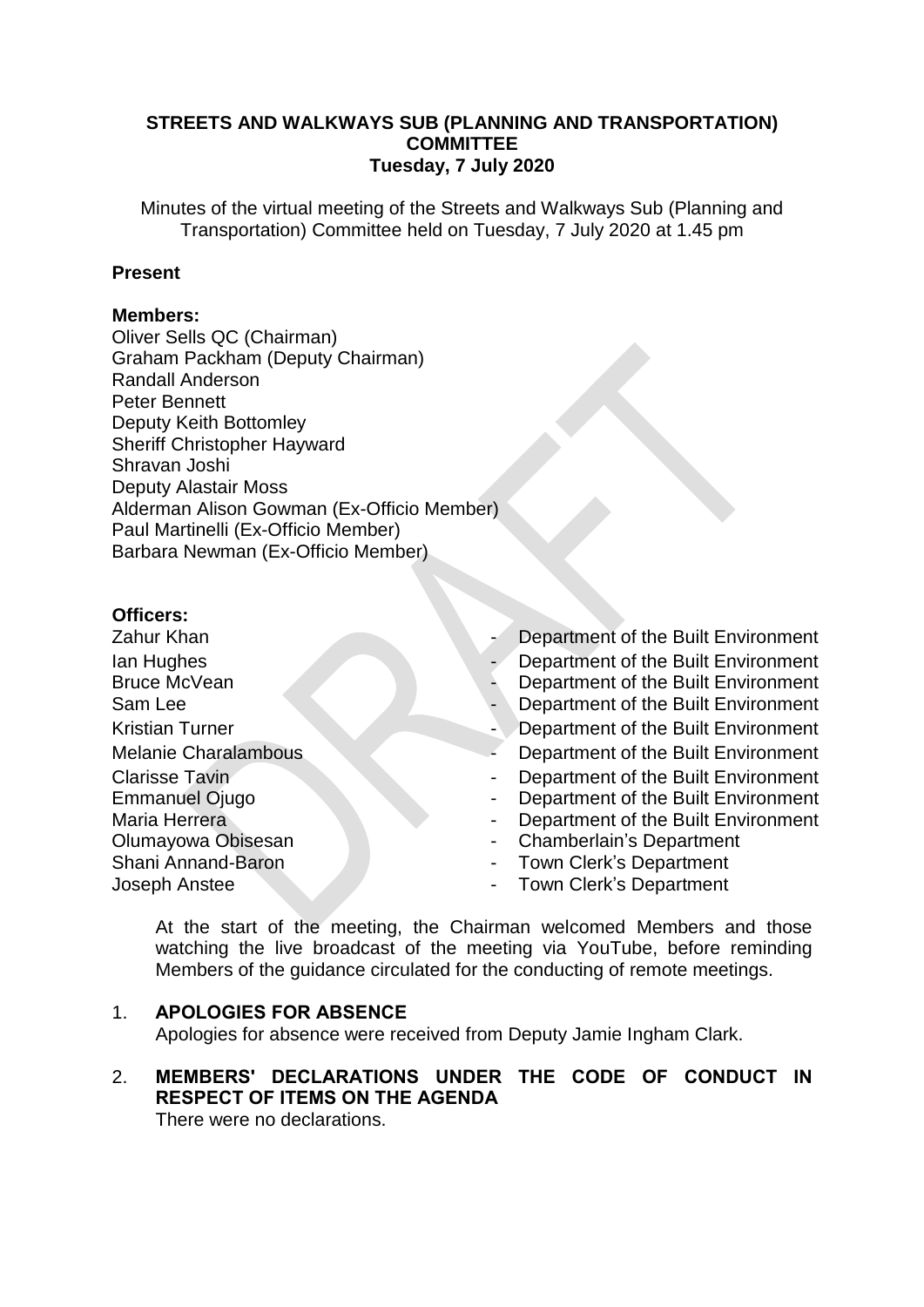# 3. **MINUTES**

The Sub Committee noted a grammatical error on page 3 under Item 6 in relation to the treatment of underspends.

**RESOLVED** – That, pending the above correction, the public minutes and nonpublic summary of the meeting held on 26 May 2020 be agreed as a correct record.

# 4. **CITY CLUSTER AREA - UPDATED DELIVERY PLAN**

The Sub Committee considered a report of the Director of the Built Environment seeking approval for an updated City Cluster area delivery plan 2020-2023, centred around

three programmes that would enable the initial set of high priority projects to be developed and implemented. The Director of the Built Environment introduced the report and drew Members' attention to the key points. The Sub Committee was advised that the project had been adjusted to account for COVID-19 recovery work.

The Sub Committee then proceeded to discuss the proposals. Members were supportive of the project, but sought assurances or further details regarding funding, the proposed Steering Group, project prioritisation and climate resilience. In response to a question from a Member, the Director of the Built Environment advised that there were contingencies in place with regards to the funding of the project, with some still awaiting confirmation. The Director of the Built Environment noted Members' suggestions for inclusion on the Steering Group, and advised the Sub Committee on how the project would be linked to the Climate Action Strategy and other relevant City of London Corporation work. The Director of the Built Environment then gave the Sub Committee some further detail on project prioritisation arising from the impact of COVID-19.

The Chairman advised that he had received positive feedback on the proposals from people in the area and Ward Members, and added that improvements to local environments would be important in encouraging people back to the area. Arising from the discussion, the recommendations were put to vote amongst eligible Members, who voted unanimously in favour of the recommendations.

**RESOLVED** – That the Streets & Walkways Sub Committee:

- 1. Agree the updated City Cluster area delivery plan 2020-2023 as set out;
- 2. Note the estimated cost of £2.4m £2.9 to deliver the three programmes for 2020-2023, to be fully funded by site-specific Section 106 contributions and the Transport for London Liveable Neighbourhoods grant, however this cost estimate does not preclude the opportunity to secure additional funding to deliver further change where there is a demonstrable need from TfL, from restricted funds linked to local development sites or from third party sponsorship, subject to Member approval (refer to Appendix 4 for detailed information on funding structure);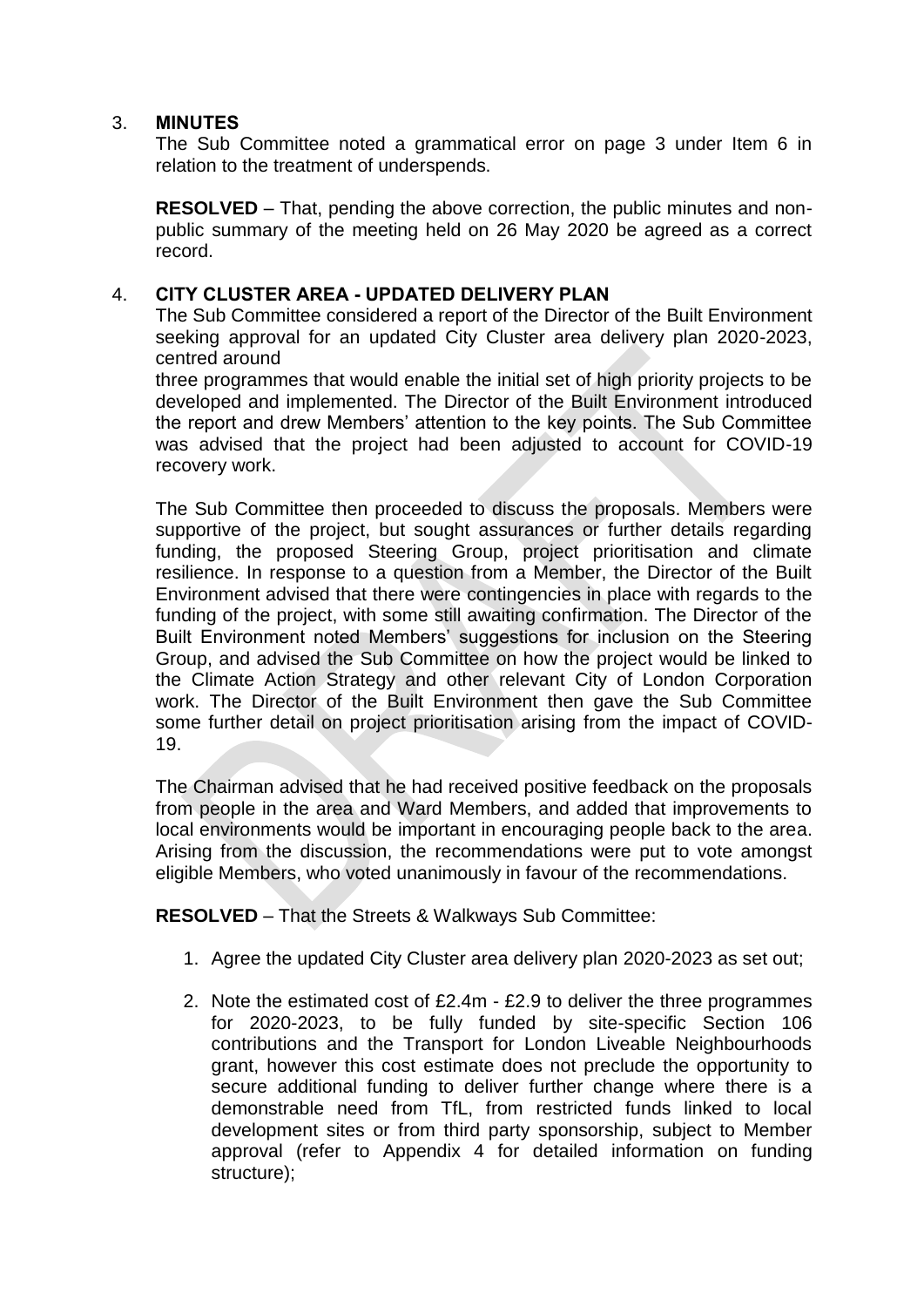- 3. Note that gateway reports will be submitted for each individual project and area programme reports are to be submitted annually;
- 4. Approve the allocation of £37k staff costs from the Pinnacle S106 towards the development and management of the City Cluster Area programme; and
- 5. Approve the appended report: "Gateway 3: Well-being and Climate change resilience Programme", as set out in Appendix 5 to the report.

# 5. **MARK LANE PUBLIC REALM AND TRANSPORTATION ENHANCEMENTS - PHASES 2 AND 3**

The Sub Committee considered a report of the Director of the Built Environment seeking approval for Phases 2 and 3 of the Mark Lane Public Realm and Transportation Enhancements project. The Director of the Built Environment introduced the report and gave a short presentation on the proposals to the Sub Committee, outlining the project so far and the proposals for consideration.

The Sub Committee then proceeded to discuss the proposals. In response to questions from Members, the Director of the Built Environment assured Members that the project accounted for a significant development in the vicinity, and the two projects would be connected without conflict. The Sub Committee was advised that the substantial increase in project cost, which had caused concerns, was mostly due to the addition of Phase 3 of the project, which had not originally been part of the project. The Director of the Built Environment further advised that the project was low-risk, with a more detailed Risk Register to be submitted to the Projects Sub Committee, and that officers were not expecting the proposed Traffic Order to be obstructed.

Members were supportive of the scheme, and expressed particular approval for levelling up the roadway with the pavement within projects. Arising from the discussion, the recommendations were put to vote amongst eligible Members, who voted in favour of the recommendations.

**RESOLVED** – That the Streets & Walkways Sub Committee:

- 1. Agree authorisation to increase the current approved budget of £69,261 by £2,869 to cover the overspend as per Appendix 3, Table 3;
- 2. Agree to utilise the underspend of £15,651 from the previous works phase towards the completion of public realm works. (Phases 2A and 2B);
- 3. Agree authorisation to initiate public realm works on New London Street and Mark Lane to be fully funded from the Local Community Facilities and Environmental Improvement Contributions from 64-74 Mark Lane Section 106 agreement (£633,168) and Mariner House Section 106 agreement (£82,923), at a total cost of £716,091. (Phases 2A and 2B);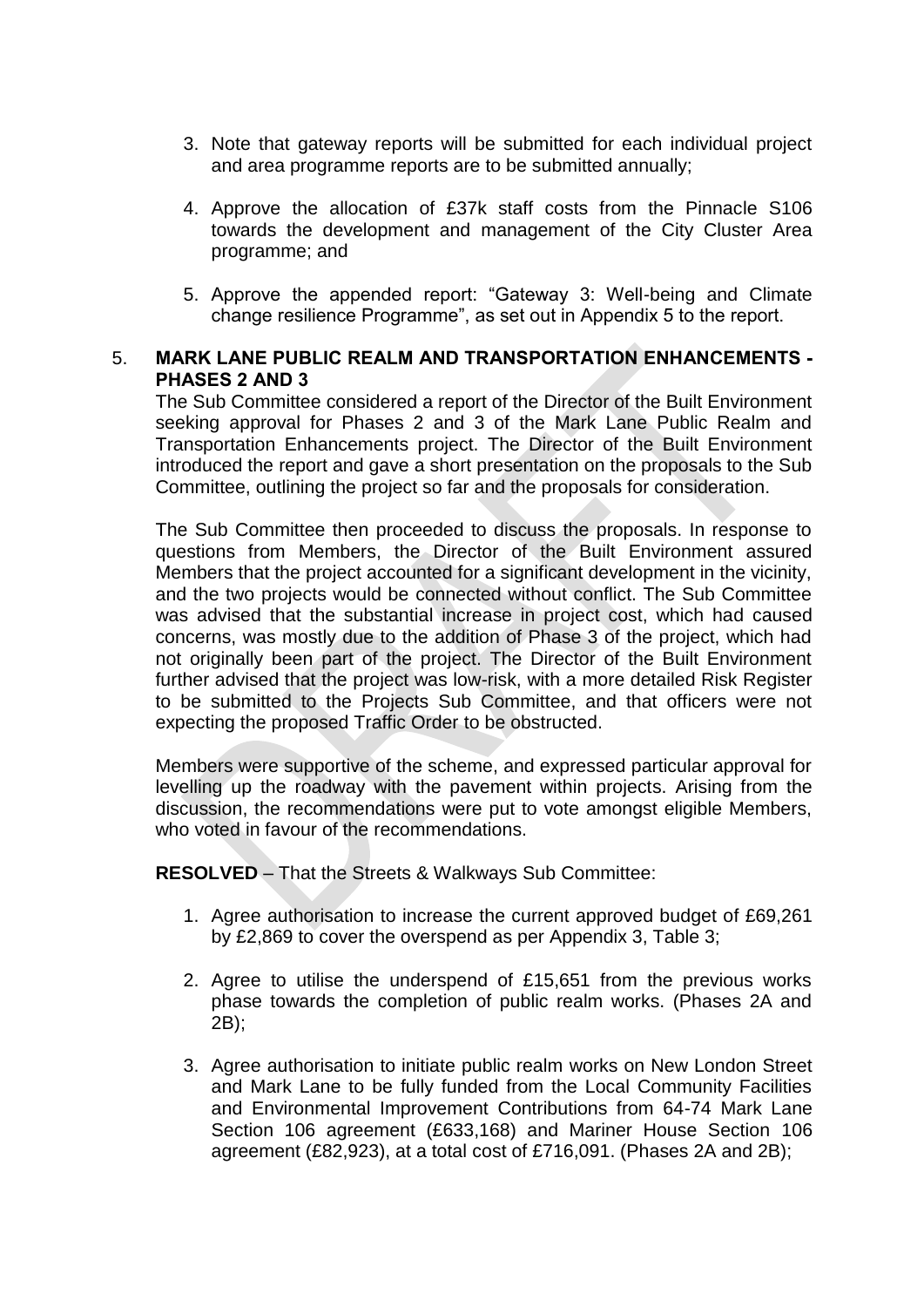- 4. Agree authorisation to carry out a design appraisal in the Mark Lane (Phase 3) area to establish the impacts of proposals at Fenchurch Place and the redevelopment of 50 Fenchurch Street on the local street network; at a cost of £25,000, funded by the Public Transport Contribution of £189,655 from the 64-74 Mark Lane Section 106 agreement;
- 5. Approve the revised total project budget increase from £509,914 to £905,746 which combines the public realm (£716,091) and transportation improvements (£189,655) programmes; and
- 6. Delegated authority be granted to the Director of the Built Environment for implementing transportation improvements (Phase 3), provided costs are not exceeded in a subsequent Gateway 3/4/5 Report.

# 6. **FREDERICK'S PLACE - GATE AND ACCESS RESTRICTION**

The Sub Committee received a report of the Director of the Built Environment proposing the introduction a gate to restrict motor vehicle access from 7pm to 7am on Mondays to Fridays at Frederick's Place. The Chairman, introducing the item, advised the Sub Committee that following discussions with the Deputy Chairman and officers prior to the meeting, he proposed that the item be withdrawn, and the proposals paused for further consideration and due diligence before being brought forward to the Sub Committee for decision.

Members were supportive of the withdrawal, and discussed several potential issues and aspects of the proposal that they felt should be addressed before any proposal was retuned to the Sub Committee for decision. Members were advised to submit any further comments or questions on the prospective proposal to officers so that they might also be addressed before any decision.

**RESOLVED** – That the report be withdrawn.

# 7. **OUTSTANDING REFERENCES**

The Sub Committee received a list of outstanding references.

#### Dockless Bikes

The Sub Committee noted that a report on e-scooters was due to be considered by the next meeting of the Planning & Transportation Committee. Members recognised that this was a period of heightened sensitivity relating to pavements and pedestrian and amenity space, which may require a different approach to that of dockless bikes. The Sub Committee noted that there was likely to be further reporting on the matter of e-scooters to come.

#### Beech Street

The Sub Committee noted the update provided by the Director of the Built Environment. The Director of the Built Environment advised Members that a date for commencing active enforcement had not been confirmed, but residents and business would be informed in good time beforehand. A Member advised that there was still some confusion around access to Cromwell Place, and this needed to be clarified before any enforcement started. In response to a